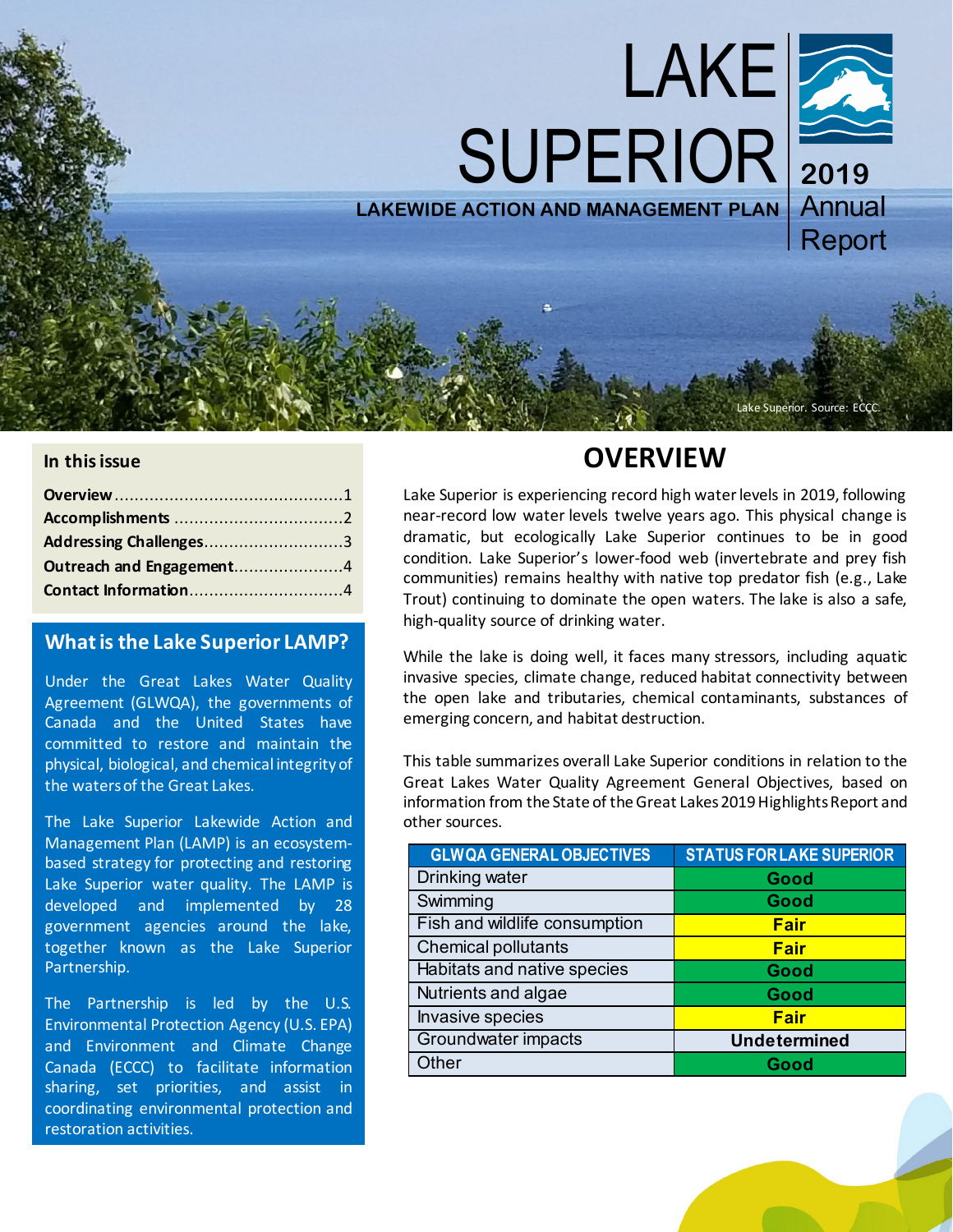## <span id="page-1-0"></span>**ACCOMPLISHMENTS**

#### **Eliminating Use and Storage of Toxic PCBs**

Polychlorinated biphenyls (PCBs) are a mixture of humanmade chemicals once commonly used as coolants and lubricants in electrical equipment. PCBs can accumulate in fish, wildlife and the human body. The manufacturing and import of PCBs were banned in the 1970s, but PCBs are still found in Lake Superior fish at levels high enough to pose a health threat. Advisories have been developed to inform people how much fish is safe to eat. Substantial progress has been made on eliminating sources of PCBs in the basin.

In the U.S., less than 4% of electrical transformers in the Lake Superior basin still contain PCBs. Utility companies are working toward virtual elimination of these transformers. Eight of the 31 utilities have already fully phased-out their PCB transformer stock, and nine are nearing a complete phase-out.

In Canada, Environment and Climate Change Canada is tracking the effectiveness of its 2008 PCB regulation to accelerate phase out of PCBs. A recent detailed inventory of PCBs, in a Great Lakes basin location, indicates that regulations have helped reduce the amount of pure PCBs 99.9% in 10 years.

#### **Protecting Lake Superior Habitat and Species**

Lake Superior habitats are relatively healthy compared to the other Great Lakes. To help ensure continuing good conditions, many high-quality habitats are being purchased for conservation, public access, and sustainable use purposes.

In Canada, Lake Superior has new protected areas on its northern shores with the acquisition of land along Black Bay and Big Trout Bay by the Nature Conservancy of Canada. These protected areas include coastal wetlands, upland forests, rivers, creeks, cliffs and 26 kilometers (16 miles) of Lake Superior shoreline. Other land acquisitions include those of the Thunder Bay Field Naturalists, who recently secured two pieces of land on Michipicoten Island with funding from the government of Canada and other partners.



Black Bay Peninsula, Lake Superior, Ontario. Source: Nature Conservancy of Canada.

In the U.S., the Minnesota Department of Natural Resources is maintaining a permanent conservation easement of over 17 miles (27 kms) of trout stream and riparian areas. This easement ensures both habitat protection and public fishing access to Minnesota's trout streams. Other entities which helped facilitate significant conservation easement programs include the Minnesota Land Trust. In Wisconsin, the Bad River Band of Lake Superior Chippewa has recently acquired additional parcels of Lakes Superior's Kakagon Sloughs, a Wetland of International Importance under the Ramsar Convention. In Michigan, another 240 acres (97 hectares) of permanently protected land was recently added to the 2,300 acre (930 hectares) Yellow Dog Watershed Preserve.



Fishing Access Sign. Source: Minnesota Department of Natural Resources.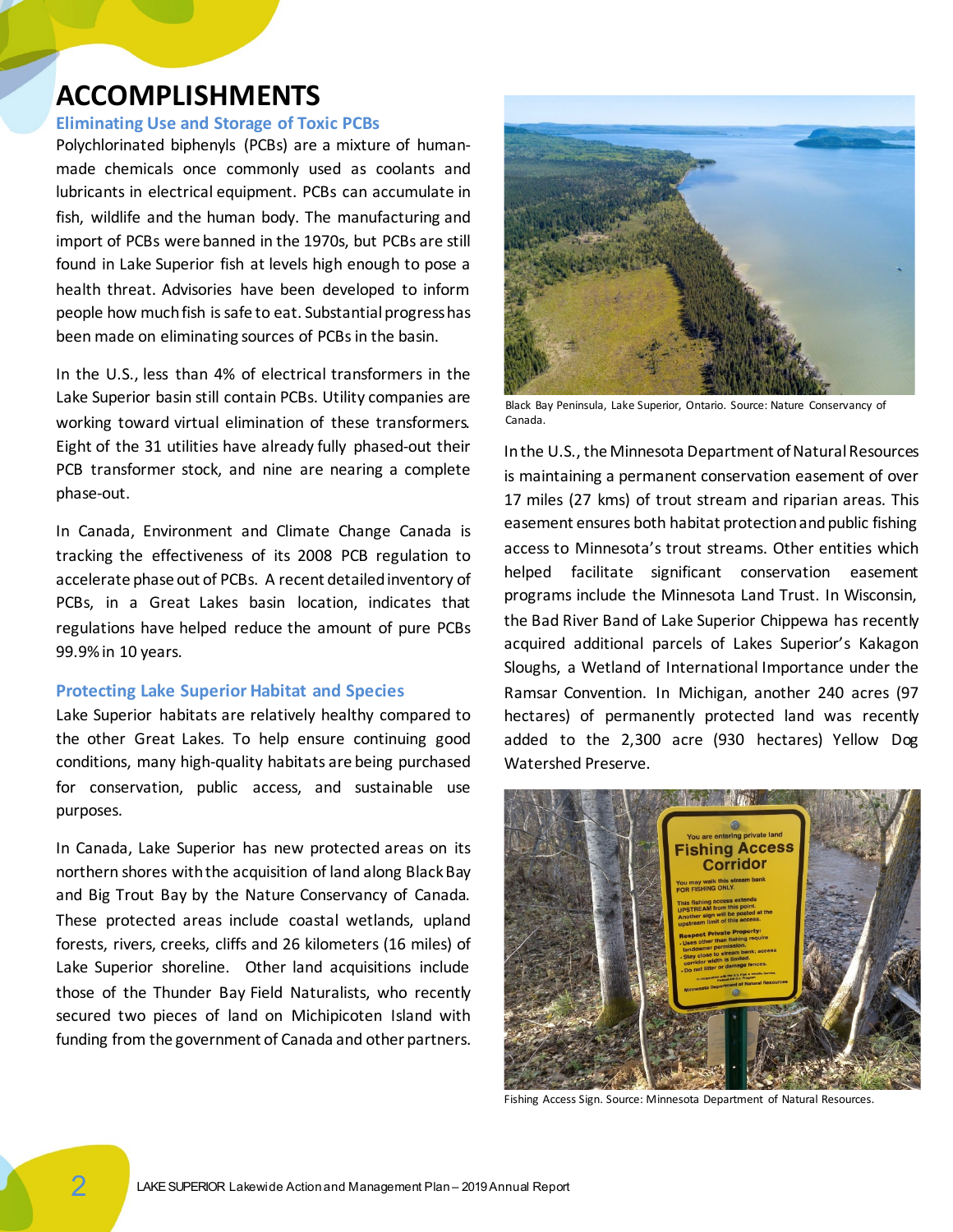## **Innovating and Cooperating to Conserve Lake Superior**

#### *Valuing the Ecosystem: "Keweenaw Peninsula"*

There is growing recognition that high-quality habitats provide people with valuable goods and services. Understanding the economic value of the natural ecosystems can help managers make better informed decisions about remediation and conservation. In 2018, with support from the U.S. EPA, the Great Lakes Indian Fish and Wildlife Commission contracted with Earth Economics to undertake an ecosystem valuation of the Keweenaw Peninsula region of Michigan's Upper Peninsula. The report provides the current, non-market economic values of some of the ecosystem services of this region, with an emphasis on the areas impacted by the encroachment of stamp sands originating from the Gay, Michigan stamp sand pile to a fish spawning location called Buffalo Reef. The report finds that the value of Buffalo Reef habitat over the next 100 years is between \$170 million (USD) and \$488 million (USD), that the loss of property values over 100 years due to encroaching stamp sands is between \$64 million (USD) and \$189 million (USD), and that the total ecosystem services value provided by ecosystems within the study region is between \$613 million (USD) and \$1.5 billion (USD) each year.



Keweenaw Peninsula Ecosystem Valuation study area. Source: Earth Economics.

### *Developing Geomatic Products to Prioritize Investments in Habitat Protection and Rehabilitation*

Effective conservation efforts will respond to current, cumulative, and future stressors, including the impacts of climate change. A number of initiatives are underway to help guide future conservation investments. For example, a recent effort led by Minnesota Department of Natural

Resources is helping land and water use managers identify climate adaptation needs by developing models and outreach material on the future response of Minnesota streams to climate and land use change. Results have found that some streams are more resilient to future changes, while others may need adaptive management or a reassessment of management priorities. The Nature Conservancy has been using these results to help develop forest management recommendations for Minnesota's Lake Superior watersheds. The findings are also being used by the U.S. Fish and Wildlife Service as criteria for the National Fish Passage Program's aquatic habitat restoration grants in Minnesota.

## <span id="page-2-0"></span>**ADDRESSING CHALLENGES**

### **Understanding Coastal Wetland Resilience to Climate Change**

Environment and Climate Change Canada is mid-way through a five-year study that examines the vulnerability of Great Lakes coastal wetlands to projected climate changes, including water levels. ECCC is studying twenty-six coastal wetlands across the Canadian portion of the Great Lakes, including Lake Superior's Mission March and Hurkett Cove. The data will be used in modelling efforts to identify how future climate scenarios will impact each coastal wetland. In addition to model development, engagement with stakeholders and rights holders is helping to identify best practices and adaptive measures required to enhance wetland resilience.

#### **Preventing Aquatic Invasive Species**

Fewer new non-native species are finding their way to Lake Superior, in large part due to the implementation of regulations on ballast water from trans-oceanic ships. Unfortunately, some new non-native species have been detected in recent years, and many already established invasive species continue to spread. For example, monitoring in recent years has found; seven non-native zooplankton, including bloody red shrimp, in the Duluth-Superior harbor. Early detection and preventative measures remain a priority for Lake Superior.